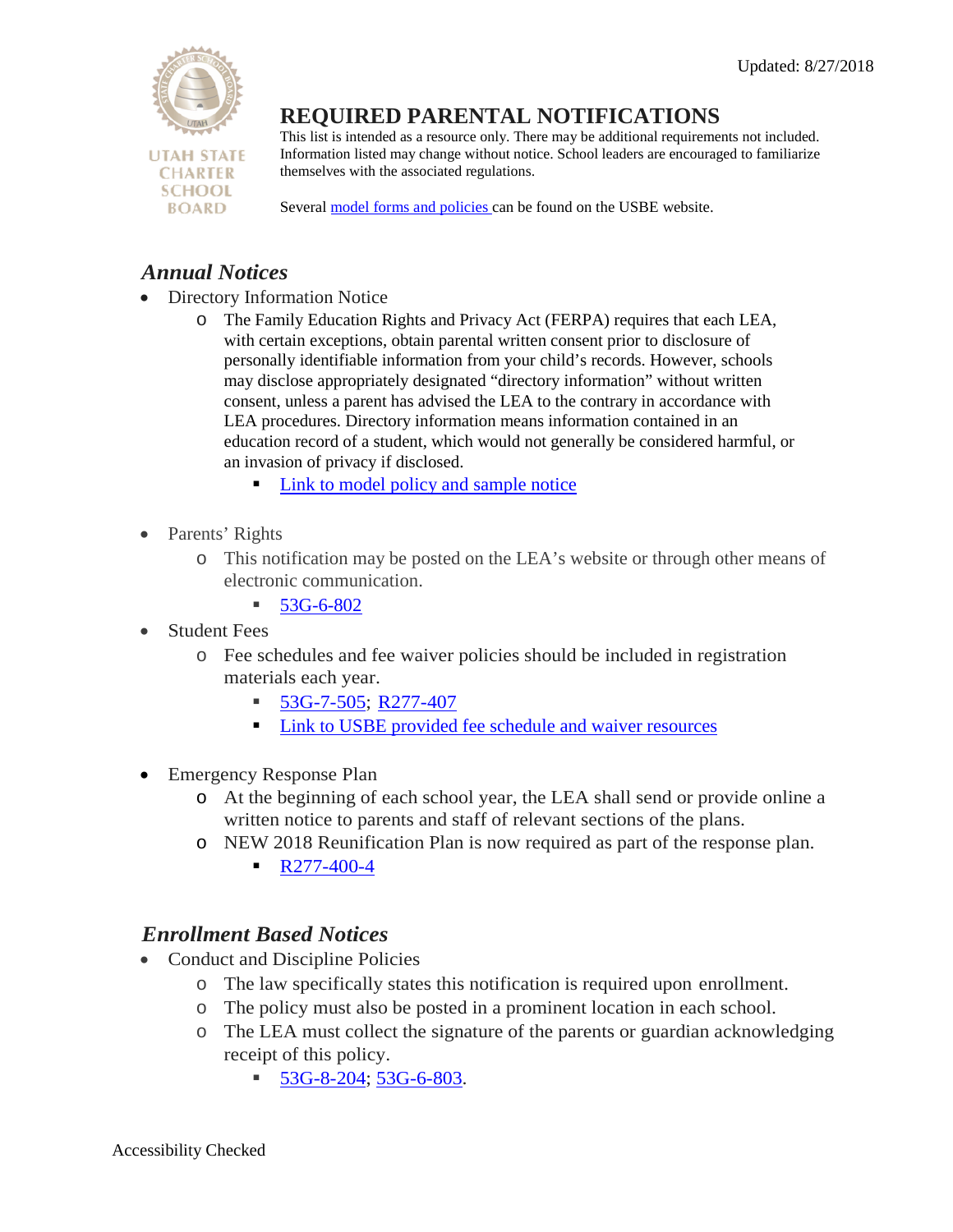- Head Injury and Concussion Policy
	- o Head injury and concussion policy must be sent to parents, and parents must sign permission slips before allowing students to participate in a sporting organization.
	- o NEW 2018 Policy relates to PE classes offered by the LEA, extracurricular activities sponsored by the LEA, or statewide athletics. Excludes free play.
		- [26-53-201;](https://le.utah.gov/xcode/Title26/Chapter53/26-53-S201.html?v=C26-53-S201_1800010118000101) [R277-614](https://schools.utah.gov/File/04cf3ce6-5c69-4964-9945-d7e5585527c9)

### *Policy Based Notices*

- Student Data Privacy
	- o The law requires each LEA to approve a data governance plan that is a prominent, stand-alone document and is updated and published annually and available on the education entity's website.
		- $\blacksquare$  [53E-9-301](https://le.utah.gov/xcode/Title53E/Chapter9/53E-9-S301.html)
- Acceptable Use for Internet and Network Access
	- o The law requires a policy prior to release of any funds. Availability of the policy must be posted in a conspicuous place within each school.
		- [53G-7-1003](https://le.utah.gov/xcode/Title53G/Chapter7/53G-7-S1003.html)
		- **[Link to sample notification](https://www.uen.org/policy/downloads/AUP_student.pdf)**
- Student Self-Harm, Suicide or Bullying Incident
	- o Each LEA must write a policy which includes parental notification of a student's threat to commit suicide and/or an incident of bullying, cyber-bullying, hazing, harassment or retaliation involving the parent's student.
		- [53G-9-604;](https://le.utah.gov/xcode/Title53G/Chapter9/53G-9-S604.html?v=C53G-9-S604_2018012420180124) [R277-613](https://rules.utah.gov/publicat/code/r277/r277-613.htm)
- Truancy
	- o Each LEA must include in their attendance policy provisions for notice to parents of the policy and the discipline or consequence progress.
	- o If a student is truant more than 5 days, notice of truancies MAY be issued to parents. Notice is not required, but allowed.
		- $\blacksquare$  [53G-6-203;](https://le.utah.gov/xcode/Title53G/Chapter6/53G-6-S203.html?v=C53G-6-S203_2018012420180124) [R277-607](https://rules.utah.gov/publicat/code/r277/r277-607.htm)
- Constitutional Freedoms
	- o Students and parents should be "adequately notified" of lawful exemptions to the requirement to participate in reciting the Pledge of Allegiance.
		- $\blacksquare$  [R277-475](https://rules.utah.gov/publicat/code/r277/r277-475.htm)
- Student Credit
	- o Each LEA policy explaining the process and standards for acceptance and reciprocity of credits earned by a student must include specific and adequate notice of all requirements and limitations.
		- $\blacksquare$  [R277-705](https://rules.utah.gov/publicat/code/r277/r277-705.htm)

Accessibility Checked • Electronic Devises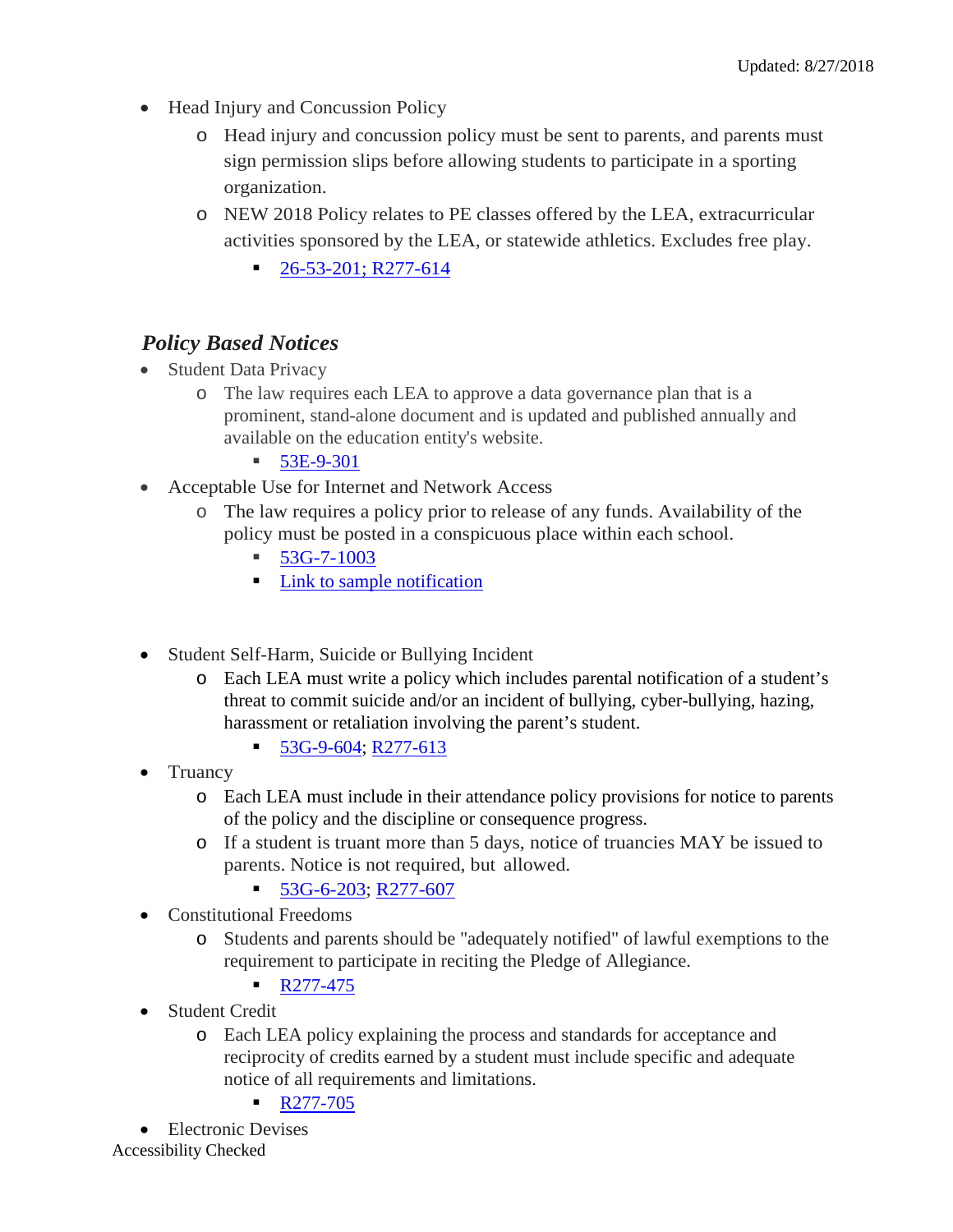- o Each LEA must provide a copy of the electronic use policy or provide an electronic link at the LEA offices, in the schools, and on the website.
- o The LEA must provide at least one public meeting to address proposed or revised internet safety policy adoption or changes.
	- $\blacksquare$  [R277-495](https://rules.utah.gov/publicat/code/r277/r277-495.htm#T4)
- Disruptive Behavior
	- o Each LEA must establish a policy which provides notice to qualifying students.
	- o Included in the notice should be the number of disruptions, school resources available, and cooperation from appropriate juvenile court in accessing student school records.
		- $R277-609$

### *Event Based Notices*

- Reading Level
	- o If a grade 1-3 student reads below grade level, notification and information about appropriate interventions are required multiple times throughout the year.
		- [R277-403](https://rules.utah.gov/publicat/code/r277/r277-403.htm)
- Special Education and Carson Smith
	- o If a student has an IEP, notice to parents of the availability of a scholarship to attend a private school through the Special Needs Scholarship Program is required no later than 30 days after the student initially qualifies for an IEP, and no later than February 1 to all students with IEPs on an annual basis.
		- [53F-4-302;](https://le.utah.gov/xcode/Title53F/Chapter4/53F-4-S302.html?v=C53F-4-S302_2018050820180508) [R277-602](https://rules.utah.gov/publicat/code/r277/r277-602.htm)
- Health and Sex Education
	- o Prior to Sex Ed, the common parental notification form created by the State Board of Education (or a form that satisfies all the legal and regulatory criteria) must be sent home.
		- $\blacksquare$  [53G-10-402;](https://le.utah.gov/xcode/Title53G/Chapter10/53G-10-S402.html?v=C53G-10-S402_2018050820180508) [R277-474](https://rules.utah.gov/publicat/code/r277/r277-474.htm)
- Emergency Safety Intervention
	- o If a crisis situation occurs that requires the use of an emergency safety intervention, notification must occur as soon as possible and no later than the end of the school day.
		- $\blacksquare$  [R277-609](https://rules.utah.gov/publicat/code/r277/r277-609.htm)
- English Language
	- o Notice to parents of students placed in language acquisition programs at the beginning of each school year, or no later than 30 days after identification.
		- $\blacksquare$  [R277-716](https://rules.utah.gov/publicat/code/r277/r277-716.htm)
- Student Illness
	- o Notification to parents if student is injured or becomes ill during school day

 $-53G-9-202$  $-53G-9-202$ 

Accessibility Checked • Protection of Pupil Rights Notification and Consent/Opt-Out